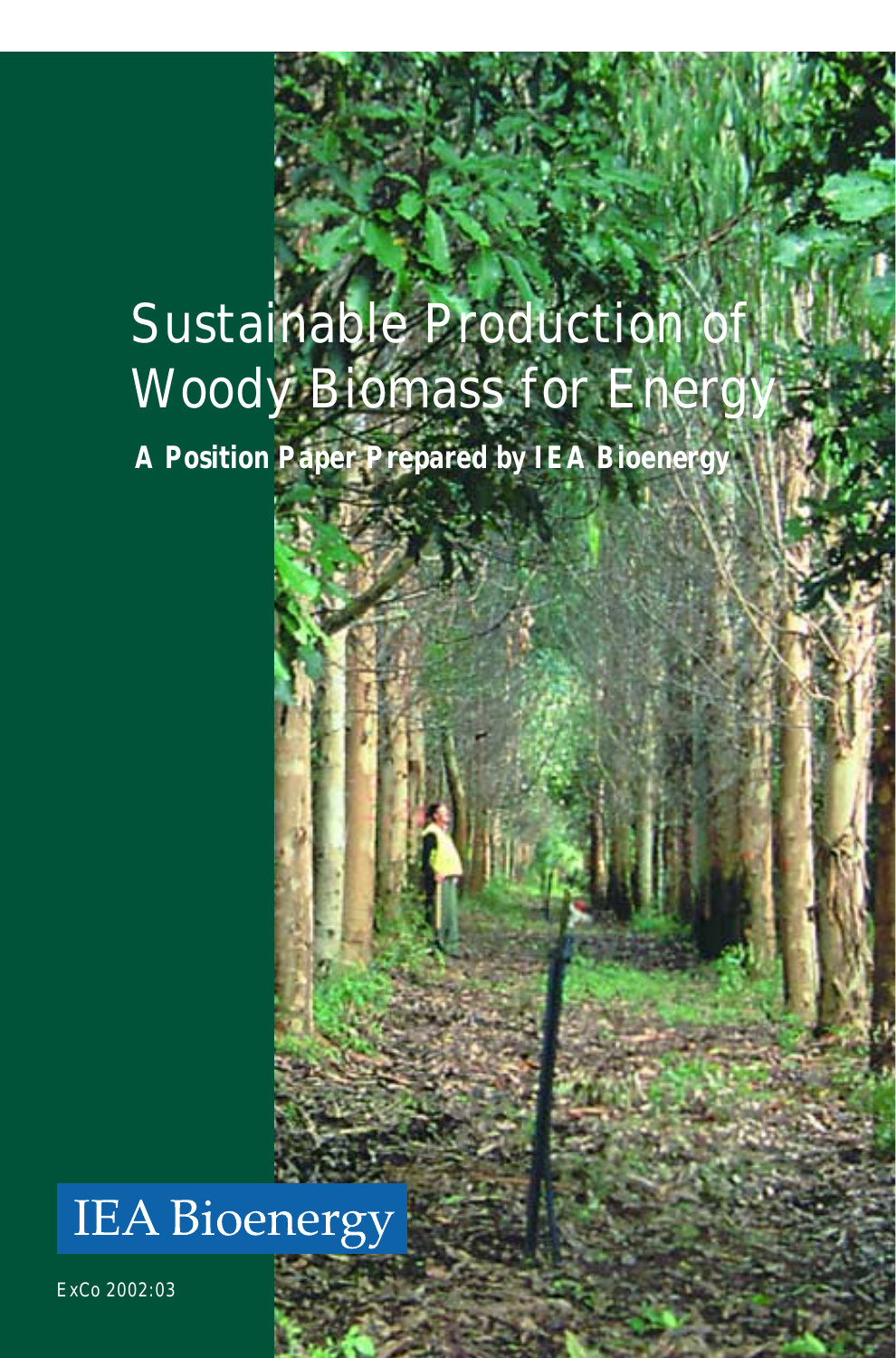# Sustainable Production of Woody Biomass for Energy

This Position Paper was prepared by the Executive Committee of IEA Bioenergy with valuable assistance from Tasks 29, 30, 31 and 38.

# Introduction

Forests and woody crops are a source of energy through the conversion of woody biomass into convenient solid, liquid or gaseous fuels to provide energy for industrial, commercial or domestic use. Already biomass provides about 11% of the world's



Industrial bioenergy.

#### Cover picture

A 3-year-old **Eucalyptus** globulus energy plantation on a land treatment irrigation site in New Zealand. Irrigation sprinkler in foreground.

primary energy supplies. About 55% of the 4 billion m**<sup>3</sup>** of wood used annually by the world's population is used directly as fuel wood or charcoal to meet daily energy needs for heating and cooking, mainly in developing countries. In addition, large quantities of industrial wood waste are used to generate heat, steam and electric power in developed countries. Bioenergy systems often use biomass that would otherwise be unmerchantable and the conversion of biomass may involve biochemical, thermochemical, or physical/chemical processes.

Energy and bioenergy are becoming increasingly interesting and important subjects for the public, policymakers and decision-makers as a result of rises in the prices of fossilderived energy coupled with some concerns over nuclear energy. Furthermore, enhanced environmental concerns are encouraging the use of alternative and renewable sources of

energy, particularly in developed countries. A focus of these concerns is the Kyoto Protocol (1997) to the United Nations Framework Convention on Climate Change.

Sustainability of natural resources combines economic, environmental, and social/cultural considerations. Sustainability in relation to the use of the forest involves ensuring that forest management and the benefits from forests derived by present generations do not compromise the opportunities for future generations to benefit in a similar fashion. Woody biomass can be a sustainable source of energy, a valuable renewable alternative to finite fossil fuels.The focus of bioenergy initiatives is to ensure the use of land for bioenergy is economically, environmentally and socially sustainable.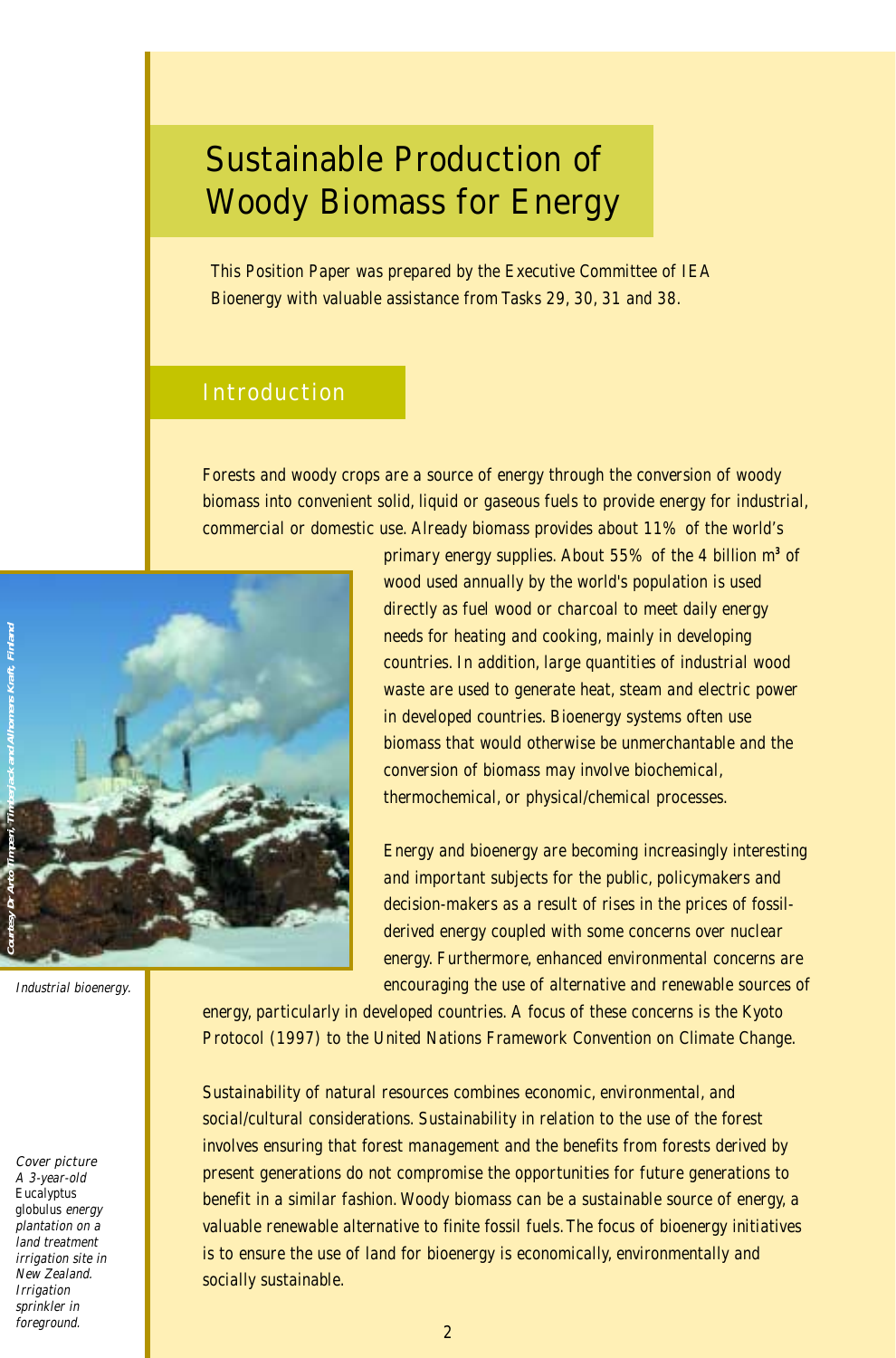# **Biomass Production Systems**

# Conventional Forestry

Conventional forestry systems mainly yield biomass for energy as a by-product of timber production systems. However, in certain circumstances, they can also produce biomass for energy as a primary product. The normal life cycle of forests in conventional forestry systems includes reforestation or regeneration, a sapling stage of rapid height growth, an intermediate stage of steady growth in diameter/height/volume, finally reaching maturity/harvest after 30-80 years. Any harvesting operation, whether thinning in young stands, or cutting in older stands for timber or pulpwood, can yield tops and branches usable for bioenergy. Stands



Mechanised harvesting of small trees from thinnings for biofuel.

damaged by insects, disease or fire are also sources of biomass. Forest residues usually constitute 25-45% of the harvested wood, so implementation of biomass production systems may be a significant part of forest management decisions. Cost-effective handling of biomass requires careful harvesting, handling and transport suitable for different forest conditions and scales of operation and these may have to be modified by integrating operations to enhance efficiency.There are ancillary benefits from intensive harvesting such as improved access for site preparation and planting and reduced risk of fire and damage from insects and disease. In assessing the economic sustainability of biomass harvesting systems, all costs and benefits are important.



Dr Peter Hall with Compacted Residue Logs, Finland.

Forest residues normally have low density and fuel values that keep transport costs per energy unit high, so it is most economic to increase the density close to source.This is done by comminution (reducing residues to small pieces with a chipper, grinder or a flail), or by compaction into bundles, termed compact residue logs which can be handled efficiently. Where biomass is used for heating, it can be stored/dried at roadside, a central terminal, or at the conversion facility, and distributed during peak demand periods. Costs are variable and dependent on type of cutting, stacking, chipping, forwarding, and transport to conversion facilities.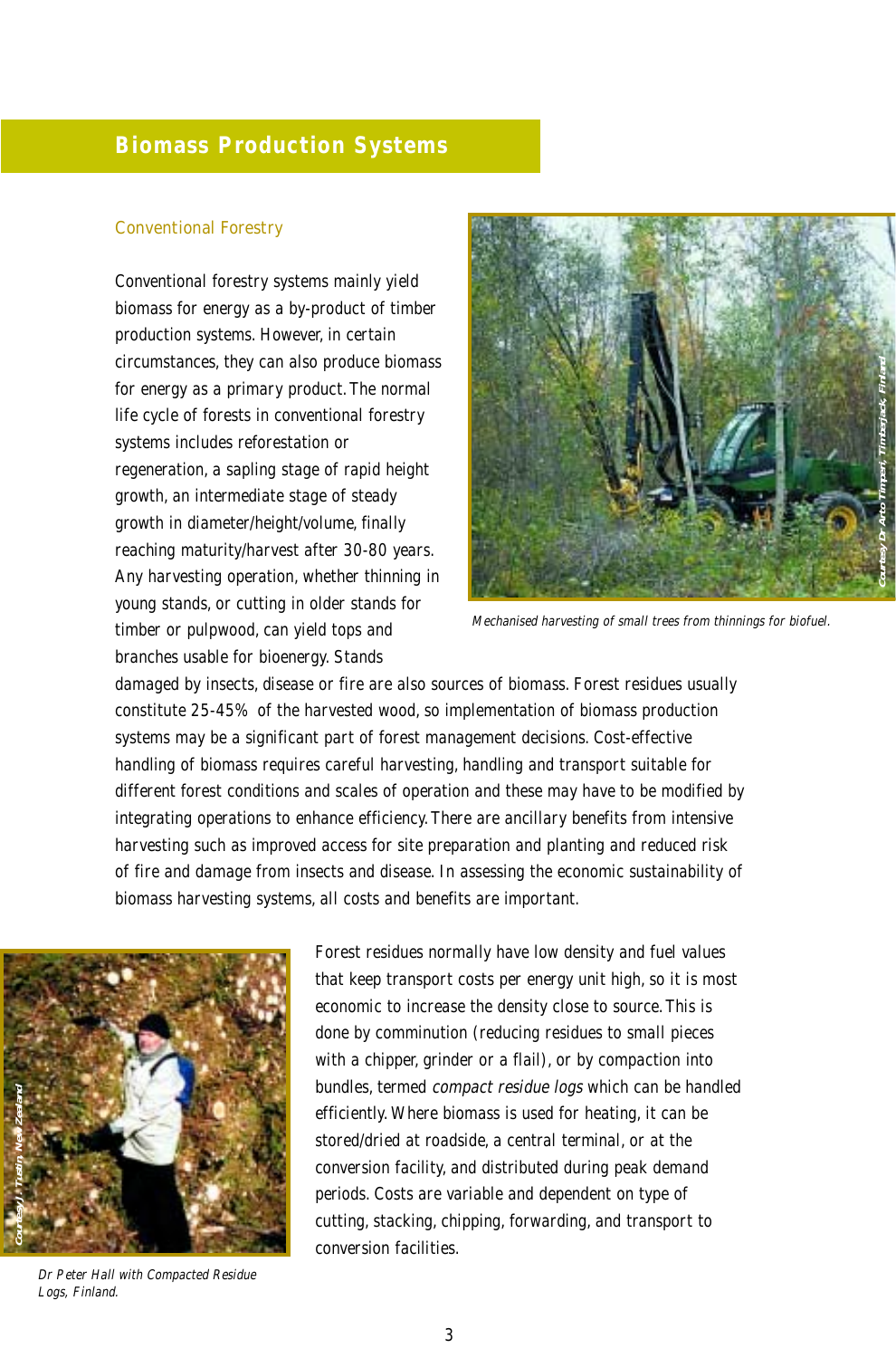Residues from wood processing are also an important source of biomass. Considerable success has been achieved in many IEA countries where there is largescale use of mill wastes to produce heat and electricity.This has continued in some regions to the point where nearly all available fuels are being used in this fashion.

# Woody Crops

Dedicated energy crops are another source of woody biomass for energy. Short-rotation (3-15 years) techniques for growing poplar (Populus), willow (Salix), Eucalyptus spp., or even nonwoody perennial grasses (e.g.,



Felling a poplar stand for biofuel, USA.

Miscanthus) have been developed over the past 2-3 decades. Crop improvement through selection for rapid growth, tolerance to pests, and matching to site and soil

> conditions has identified a number of clones for production. Operational yields in the Northern Hemisphere approach 10-15 tonnes/ha/yr.This means that 11,250 ha of plantations can produce enough biomass for a 30 MW power station which will supply enough electricity for a medium sized community approximately 30,000 houses.Thus it is possible to manage land simultaneously as a carbon sink, for the production of solid wood products, and for biomass for energy.

Large-scale production of biomass with willows and poplars (mainly undertaken in the Northern Hemisphere) is done through agricultural approaches, and the silvicultural systems used resemble agricultural ones. These systems include site preparation by ploughing, discing, harrowing and herbicide application, followed by machine or hand planting of dormant cuttings about 20-25 cm long.The application of fertilizers and herbicides ensures sufficient nutrient levels and weed control. Stems may be cut back after the first growing season to stimulate sprouting and the crop is usually harvested at 2-4 year intervals for willow, or 8-15 years for poplar. Harvesting

usually occurs in the winter using purpose-built harvesting equipment. Harvested stems are often converted to chips on the site and then transported to the conversion plant. After harvesting, willow stumps are left to coppice and another crop is grown in 2-4 years. Poplars can also be coppiced but are generally grown as single stem crops and replanted after each harvest with new and improved varieties.



Four-year-old willow crop, United Kingdom.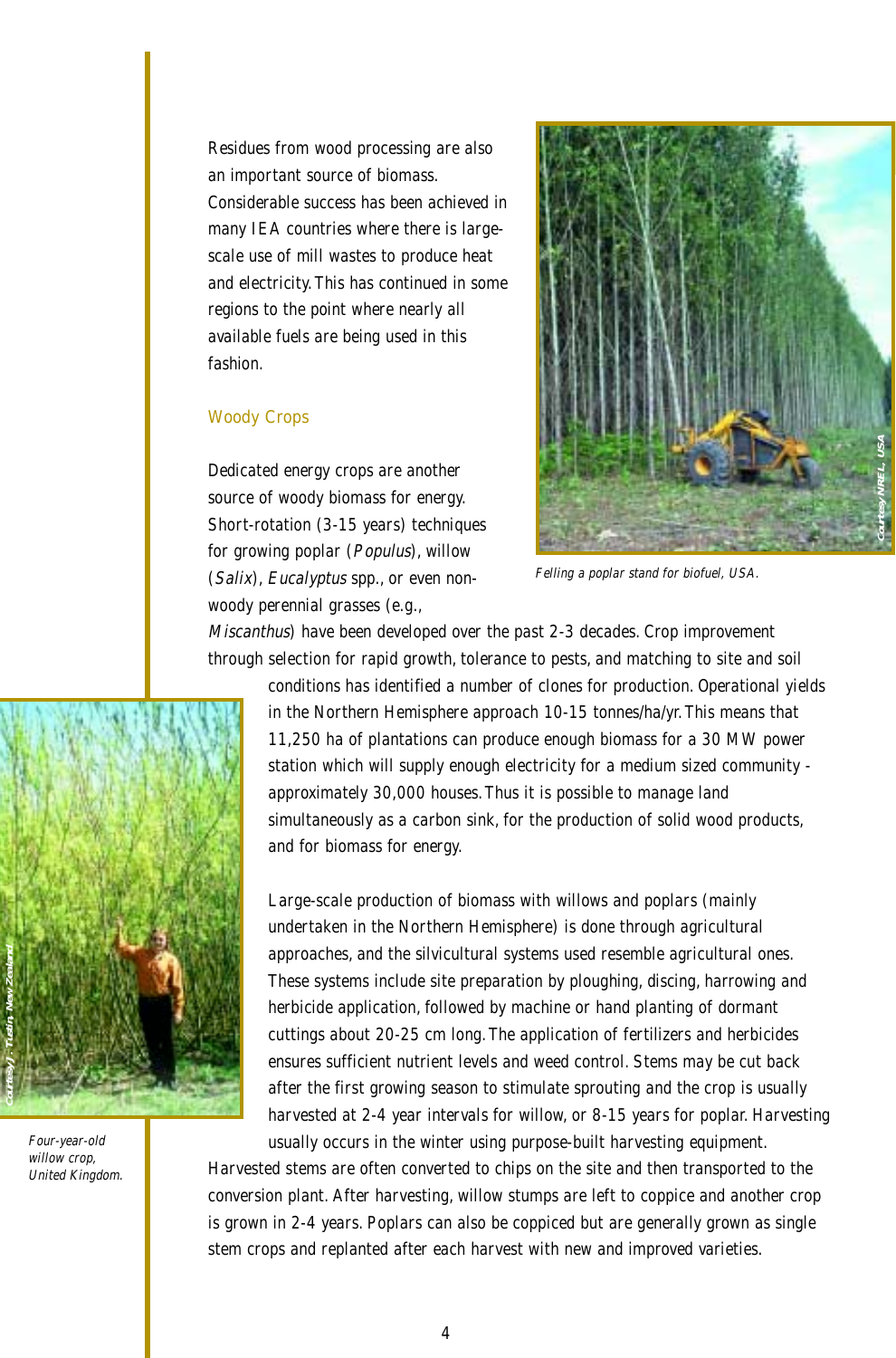# Sustainability Issues

The growing diversity of uses and public expectations related to forests has led to the concept of sustainable forest management as a central purpose in managing forests. Sustainable forest management is yet to be defined; however, governments and other organizations have developed Criteria and Indicators so that the range of forest

activities can be assessed and their management adapted accordingly.These Criteria (values) and Indicators (measurements of values) are designed to be implemented on regional, national and international scales. Environmental criteria evaluate the health, productive capacity, biodiversity, soil, water, nutrient and carbon budgets. Economic criteria consider levels of employment, price of wood and other forest products, and social criteria such as public participation in forest management decisions, and the use of forests for their spiritual and aesthetic characteristics.These all combine to permit assessments of sustainability. Since biomass for energy is a product from forests it can be monitored using Criteria and Indicators to ensure sustainability.

#### **List of Sustainability Indicators**

- Conservation of biological diversity
- Maintenance of productive capacity of forest ecosystems
- Maintenance of forest ecosystem health and vitality
- Conservation and maintenance of soil and water resources
- Maintenance of forest contribution to global carbon cycles
- Maintenance and enhancement of longterm multiple socio-economic benefits to meet the needs of societies
- Legal, institutional and economic framework for conservation and sustainable management

Certification, an independent attestation that the products of forests are generated from sustainably managed lands, is another consideration which is beginning to affect biomass production for energy. Certification is done to secure continued access to public forest lands through improved public acceptance of forest management activities. In some countries certified environmental benefits of power production systems are being used for "green marketing". As "green power" gains acceptance the trend will be to greater levels of certification.

# Economic Sustainability of Biomass Production

The development of bioenergy markets can have many positive economic benefits including:

- creating markets for biomass wastes,
- improving the economic viability of thinning and harvesting operations,
- promoting new crops to farmers, especially on marginal or unused agricultural land,
- creating employment in biomass production, harvesting, transport and conversion to useful energy, and
- providing a saleable energy product.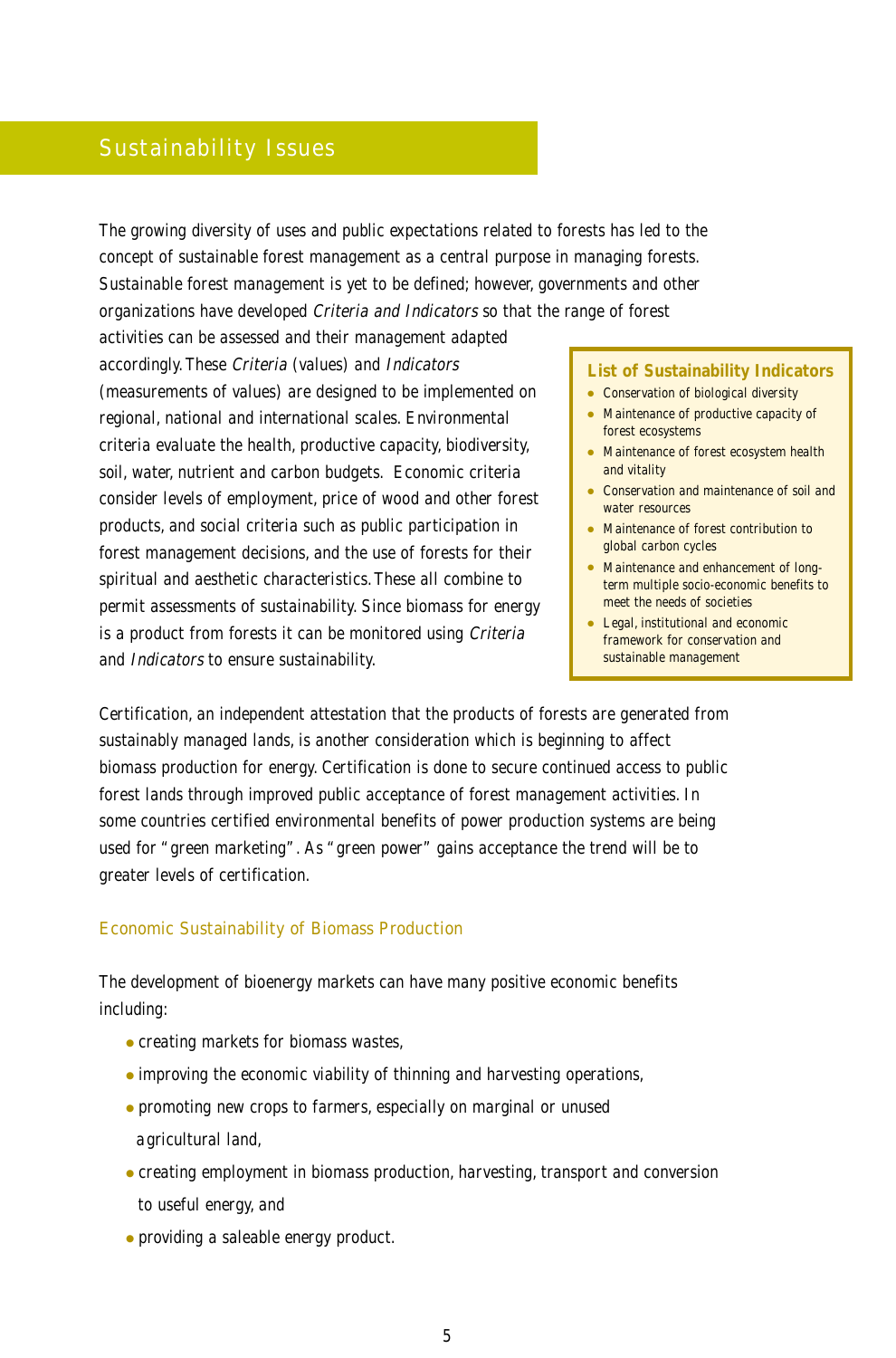Biomass from integrated harvesting operations can improve the financial return from harvesting and make operations in previously marginal areas economically viable. Here harvesting operations should target stands where conditions are most favourable for recovery and the scale of operations should allow full utilization of equipment. In many areas there is a growing trend towards joint ventures, agroforestry or land leasing arrangements with farmers, so that rural communities are

![](_page_5_Picture_1.jpeg)

not displaced by expansion of planted forests. Already on some farms, willow or spruce (Picea) are being planted and economic opportunities for non-food crops are showing promise.

Compared to agricultural food crops, energy crops are typically low value products whose profitability is based on low production costs. Changes in agricultural policy (and subsidy levels) may improve the competitiveness of energy crops, but it is important that agricultural, forestry and energy policies are coordinated. Effective policies will need to be

transparent, cost-effective in achieving objectives and "fair" as regards renewable versus non-renewable energy systems.

In many regions bioenergy production systems are already profitable under the current energy, forestry and agricultural policies.The potential for mixed forestrybiomass-carbon sequestration plantations may make tree farming an increasingly attractive economic proposition, particularly where carbon emissions trading occurs or carbon taxes are introduced.

# Environmental Sustainability of Biomass Production

There are environmental impacts arising from the production of biomass, as there are in managing many natural resources.Three of the more important ones relate to site productivity, biodiversity, and greenhouse gas balances.

### Site Productivity

A commonly expressed environmental concern about harvesting biomass for energy is that soil nutrients, organic matter and moisture-holding capacity may be depleted by intensive harvesting methods. Impacts on the inherent fertility of sites are a function of harvest intensity and the short rotation periods.

Nitrogen and other elements are abundant in twigs and foliage so that harvesting

Alholmens Kraft CHP plant, Pietarsaari, Finland. The largest biofuelled power plant in the world.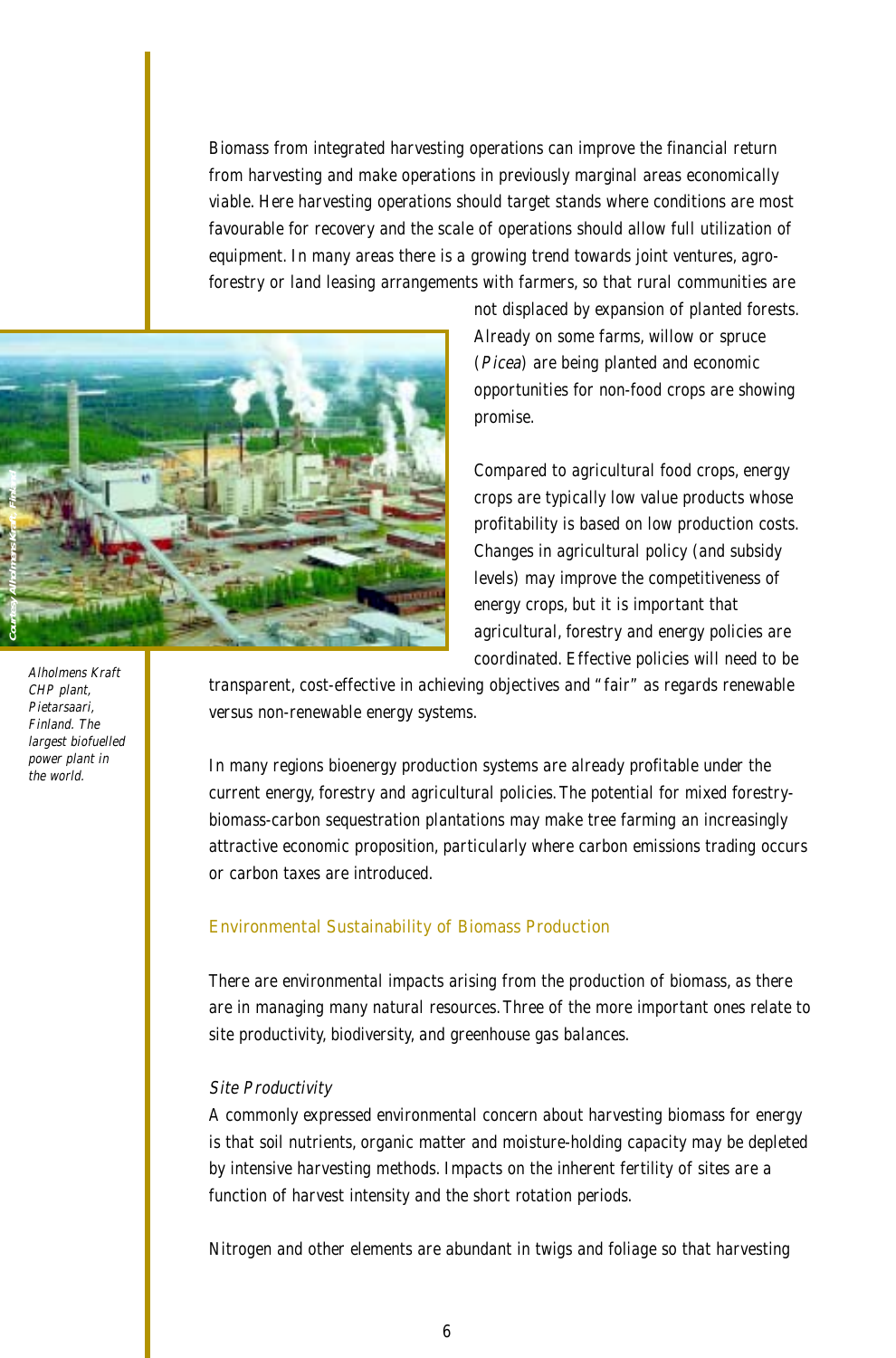![](_page_6_Picture_0.jpeg)

Returning nutrients to the forest by spreading ash from wood fuel combustion.

all above-ground biomass could theoretically remove a large proportion of nutrients. In practice this does not occur since harvesting practices remove only a small portion of the branches and tops and leave sufficient biomass to conserve organic matter and nutrients. Furthermore, if nutrients are returned to the forest through ash from combustion of the residues, this ash fertilization normally alleviates nutrient

losses. On nutrient-poor sites the ash should be recycled once per forest rotation.Thus forest residues can be utilized much more than they are today without significant negative environmental impacts. Short-rotation crops are relatively more demanding in terms of nutrient and cultural treatments than crops from natural forests. Nevertheless, the same principles apply. Maintenance of productivity by the appropriate silvicultural practices can ensure sustainability of crops in the presence of intensive utilisation. Science-based studies of site productivity and harvesting have allowed the development of operational guidelines. By using these, the intensity of harvesting operations can be adjusted to the biological requirements of the site.

Protection of soil relies on careful harvesting practices to reduce physical soil disturbance and compaction or removal of organic matter layers on the soil surface. Where roads and extraction tracks disturb organic layers, there is a need to manage water flows and runoff to reduce contamination of streams and waterbodies by soil and silt. Soil compaction, which reduces the extent and time of root growth, can be minimized by operating when soils are dry or frozen and by avoiding repeated passes of heavy equipment. Regulations governing harvesting practices are well-established and can be readily implemented in natural or planted forests.

### **Biodiversity**

Biodiversity concerns arise at the generic, species and landscape levels. Biodiversity conservation is a central issue to forest management and is a significant public policy issue. Management of natural forests emphasizes conservation of extant biodiversity by protecting unique ecosystems and critical habitat, and balancing the vegetation structure, growth stages and forest ecosystem types over time. In managing planted forests there is emphasis on retaining patches or riparian corridors of natural vegetation, and in some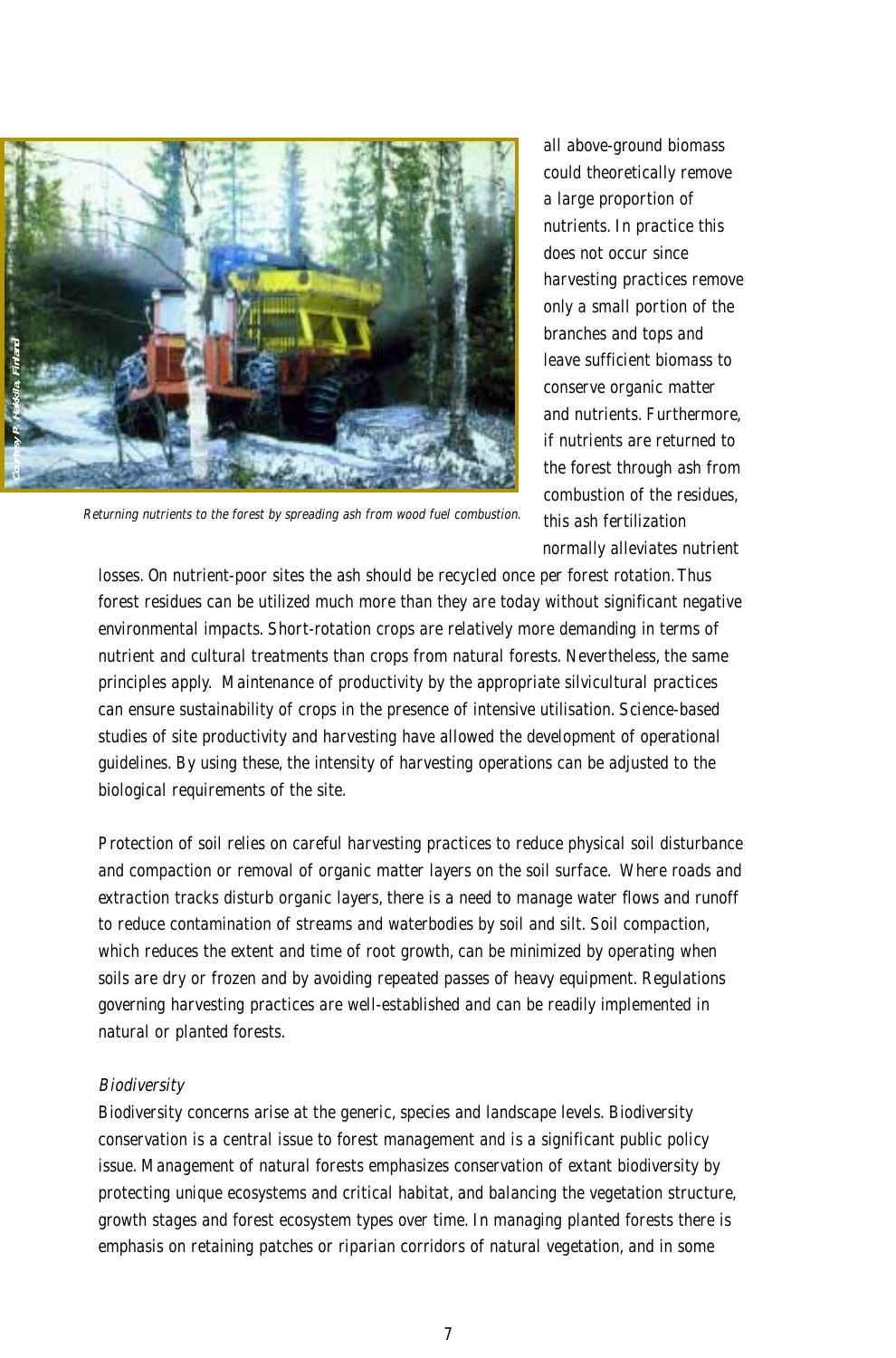cases re-establishing native vegetation as part of the overall plantation development. Natural or non-planted forests have traditionally had a greater role in biodiversity conservation than plantations which are prized for production of wood fibre over other products. However, careful forest management in natural and/or planted forests can contribute to the conservation of biodiversity and to water regulation, carbon sequestration and recreational benefits.

It is encouraging that experience indicates that normal utilisation of residues after forest operations has little negative impact on biodiversity. When energy crops are planted on agricultural land, species diversity may increase since diversity is low where single agricultural

![](_page_7_Picture_2.jpeg)

crops are grown. Short-rotation crops have much higher productivity than forests and so smaller areas are needed to produce biomass, thus reducing the area under intensive forest management. The creation of structurally and species-diverse forests also helps to reduce the impacts of insects, diseases and weeds. Similarly, the artificial creation of diversity is essential when genetically modified or genetically identical species are being planted. An emerging issue is the impact of catastrophic fires in countries such as Australia and USA. It is now being suggested that in place of controlled burning the use of such material for bioenergy could help reduce the risk of wild fires which can disrupt natural patterns of biodiversity.

Finally, it is expected that concerns over the compatibility of bioenergy and biodiversity can be met by keeping biodiversity as a key factor in the forefront of production planning and management.

# Greenhouse Gas Balance

Bioenergy systems offer significant possibilities for reducing greenhouse gas emissions when bioenergy replaces fossil fuel in energy production.The greenhouse gas balance of producing bioenergy is positive, so replacement of fossil fuel derived energy with bioenergy reduces emissions. Potentially, bioenergy systems can also enhance carbon sequestration since short-rotation crops or forests established on former agricultural land act as carbon sinks by accumulating carbon in the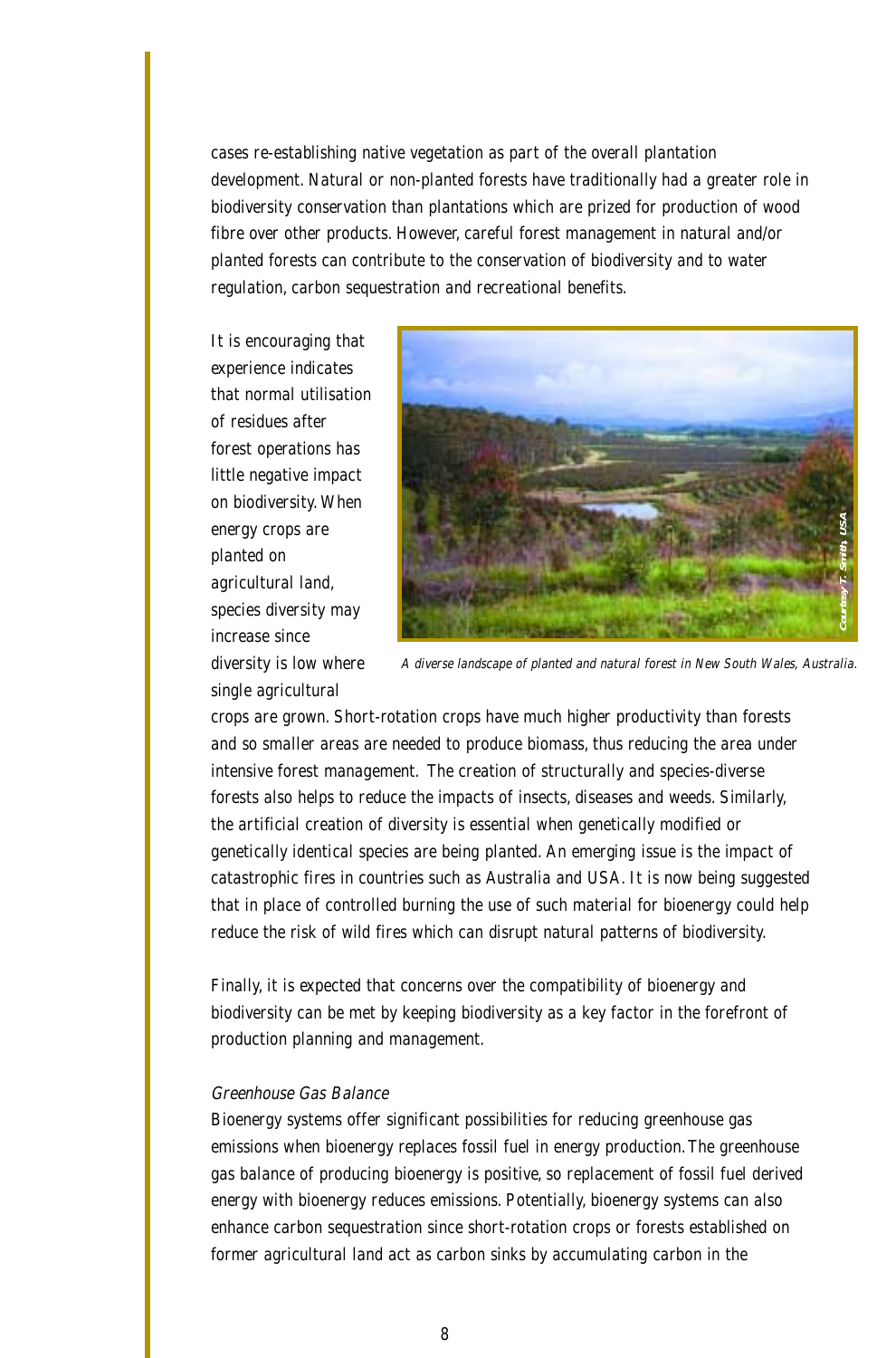vegetation and soil. Afforestation alone is a temporary carbon sink, whereas bioenergy provides long-term benefits. Bioenergy usually provides an irreversible mitigation effect by reducing carbon dioxide at source, but it may emit more carbon per unit of energy than fossil fuels unless biomass fuels are produced sustainably.

Fossil energy consumed in producing bioenergy is usually a small fraction of the energy produced.Typical energy balances for forestry and agriculture systems indicate that 25 to 50 units of bioenergy are produced for every unit of fossil energy

![](_page_8_Figure_3.jpeg)

An Illustration of the recycling of carbon as biomass accumulates in energy crops and forests and is consumed in a power station. a:  $CO<sub>2</sub>$ is captured by the growing crops and forests; b: oxygen  $(O_2)$  is released and carbon (C) is stored in the biomass of the plants; c: carbon in harvested biomass is transported to the power station; d: the power station burns the biomass, releasing the  $CO<sub>2</sub>$  captured by the plants back to the atmosphere. Considering the process cycle as a whole, there are no net  $CO<sub>2</sub>$  emissions from burning the biomass.

consumed in production. Producing liquid bioenergy requires more input energy, with roughly four to five units of energy produced for each unit of fossil energy consumed. Net carbon emissions from generation of a unit of electricity from bioenergy are 10 to 20 times lower than emissions from fossil fuel-based electricity generation.

The Kyoto Protocol is stimulating policies directed towards the limitation of greenhouse gas emissions, particularly carbon dioxide  $(CO<sub>2</sub>)$ . The two main causes of rising  $CO<sub>2</sub>$ concentrations are the burning of fossil fuels and land-use changes, particularly deforestation. Bioenergy presents many opportunities for society to reduce greenhouse gas emissions through fossil fuel substitution and reversal of deforestation by afforestation. Estimation of the greenhouse benefit of fossil fuel substitution and land-use change will require an effective carbon accounting system.The United Nations Framework Convention on Climate Change and the Kyoto Protocol emphasize carbon reporting and accounting in all areas of the economy.

# **Social Sustainability of Biomass Production**

The essence of social sustainability is how biomass production is perceived, and how different societies benefit from biomass production. Biomass production systems require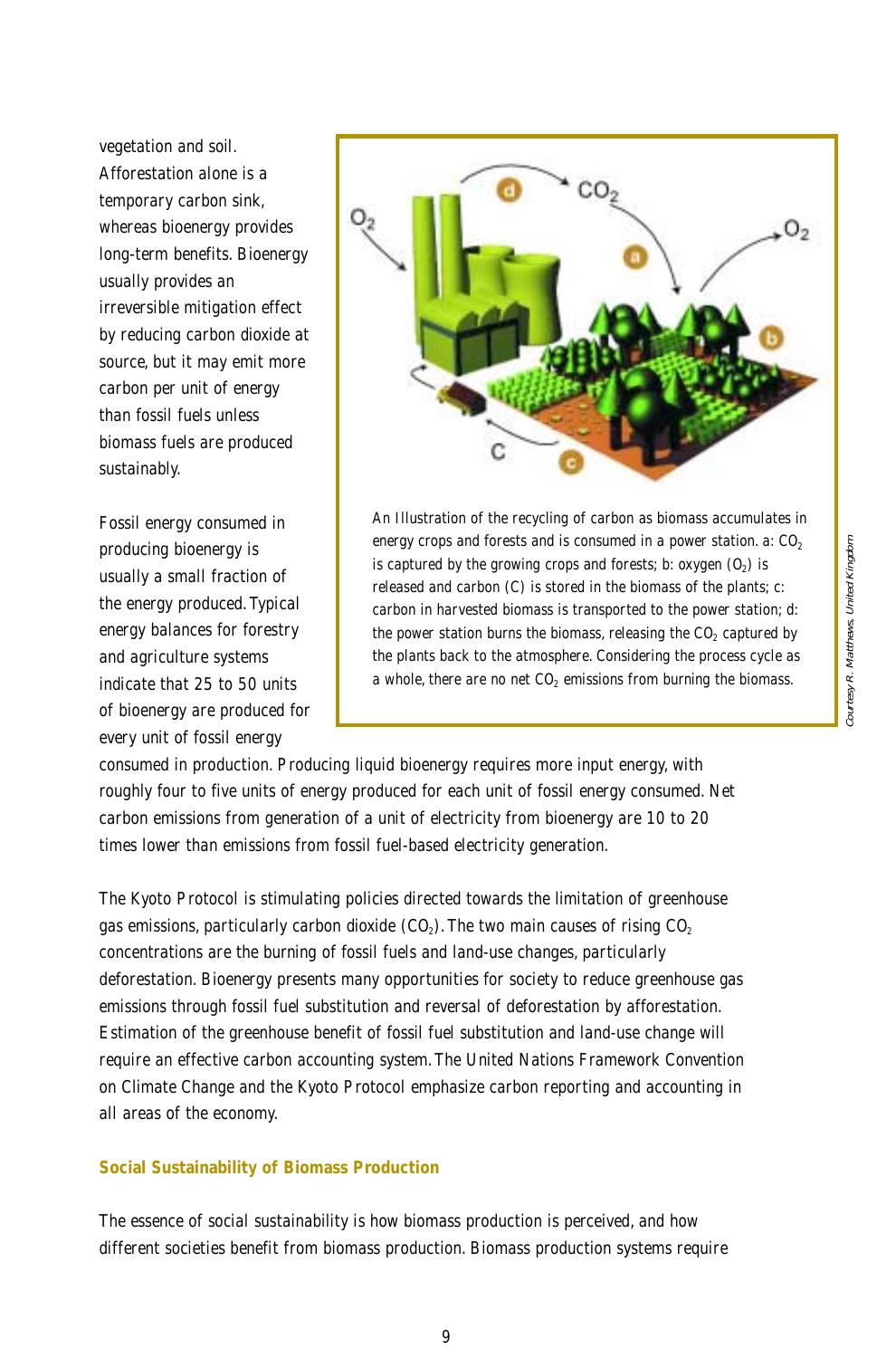people to operate them, thus creating jobs, and public perceptions of bioenergy systems may place different values on forests and landscapes.

Most residue harvesting operations are conducted by contractors who might supply biomass for a small district heating plant, or who collectively supply larger plants. The impact on employment is primarily in rural areas. In many countries there remains a strong cultural tradition for the place of fuel wood in the energy supply. However, as the efficiencies of scale increase, or as integrated harvesting systems are used, fewer people tend to be employed per volume of biomass harvested.

In some places cultural traditions are being revived by the increased use of woody biomass for bioenergy. In the boreal forest, many aboriginal communities have no year-round road or connections to the national electricity grid, and are dependent on diesel generators supplied by fuel flown or barged in at high cost.These communities are often surrounded by forest that could provide the necessary biomass for energy generation.This would make the community more selfsufficient, reduce costs, provide employment, and integrate well with a forest-based culture.There are examples where a shift to locally-produced bioenergy has been very successful and these successes need to be encouraged.

Urban attitudes to biomass production are related to conventional forestry systems

![](_page_9_Picture_4.jpeg)

environment. Better communication needs to be encouraged to promote an awareness and understanding of biomass production and use.The examples of bioenergy applications in Helsinki, Stockholm and some other European cities also illustrate that bioenergy is not just about local, rural communities - it

Biomass energy developments will be strongly influenced by policies and incentives in society to

Wood fuel production for heating and cooking has been a strong element of the rural culture.

stimulate a reduction in greenhouse gas emissions.These frameworks need to ensure a positive climate for investment in biomass energy and the protection of the environment during the production of biomass to achieve social sustainability.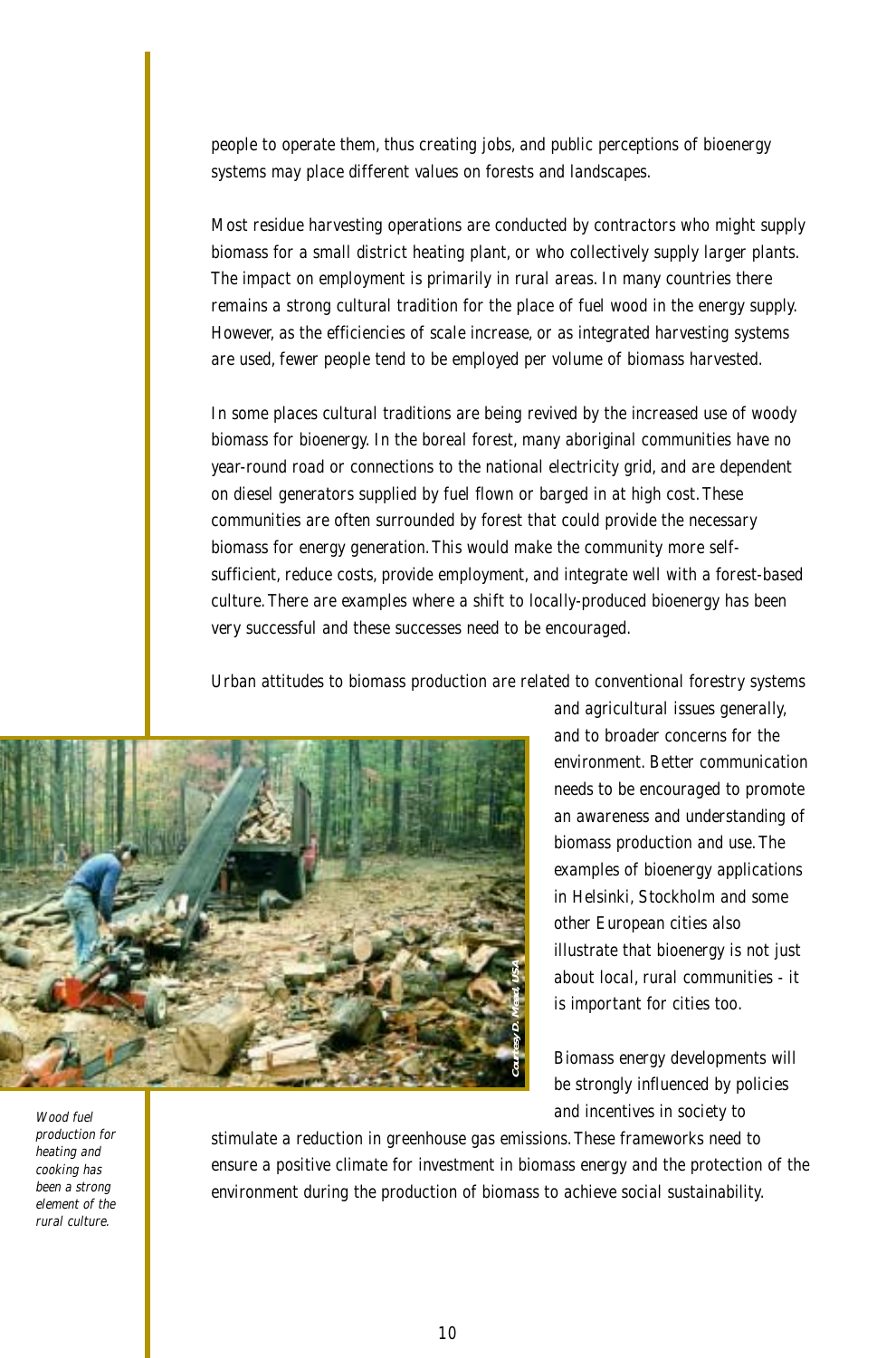# Conclusion

There is increasing recognition of the local and global environmental advantages of bioenergy. It is the most widely used renewable energy source, representing nearly a billion tonnes of oil equivalent - consumption levels comparable to natural gas, coal and electricity.The trend towards cleaner, greener, smaller and more decentralized energy production facilities has a positive effect on demand for biomass energy. A diversification of public expectations for goods and services from forests has increased demand for sustainable forest management as a goal to be pursued by society.The issues of sustaining forest cover, slowing deforestation, regenerating natural forests, engaging in intensive forest management, and improving the management of agricultural and rangeland soils, can all be addressed through increasing bioenergy production.

Well-managed short-rotation forests are a sustainable resource that can be renewed in perpetuity, are CO<sub>2</sub> neutral, and can help replace a finite fossil fuel supply. Such systems can be used in combination with the disposal of sewage waste, enabling short-rotation crops to act as an effective soil ameliorator and biological filter.They may often be a good crop for unused or set-aside agricultural lands and may be able to support more floral and faunal diversity than most agricultural crops, while at the same time providing a source of employment and social stability.

There are no technical reasons to prevent a major increase in utilisation of bioenergy from forests or agricultural land, and there are clear environmental benefits if this were to occur. Given a supportive policy environment, bioenergy can provide a sustainable solution to future energy demands. IEA Bioenergy identifies and addresses the production and use of bioenergy, develops sustainable bioenergy systems, encourages the appropriate use of biomass resources for energy, and increases the contribution of bioenergy to meet global energy demands.

# Recommended Reading

Hall, J. Peter. 2002. Sustainable production of forest biomass for energy.The Forestry Chronicle, May/June 2002, Vol. 78., No. 3, pp. 1-6.

Mann, L. and Tolbert, V. 2000. Soil sustainability in renewable biomass plantings. Ambio Vol. 29, No. 8, pp. 492-498.

Matthews, R. and Robertson, K.A. (Eds.). 2001. Answers to ten frequently asked questions about bioenergy, carbon sinks and their role in global climate change. Available at www.joanneum.ac.at/iea-bioenergy-task38/publication/task38faq.pdf

Richardson, J., Bjorheden, R., Hakkila, P., Lowe, A.T. and Smith C.T. (Eds.). 2002. Bioenergy from Sustainable Forestry: Guiding Principles and Practice. Kluwer Academic Publishers, Forestry Sciences Vol. 71, 344p.

Schlamadinger, B., Apps, M., Bohlin, F., Gustavsson, L., Jungmeier, G., Marland, G., Pingoud, K. and Savolainen, I. 1997.Towards a standard methodology for greenhouse gas balances of bioenergy systems in comparison with fossil energy systems. Biomass and Bioenergy, Vol. 13, No. 6, pp. 359-375.

Tolbert, V. R. 1998. Guest Editor of Special Issue entitled "Environmental Effects of Biomass from Crop Production. What Do We Know?, What Do We Need to Know?" Biomass and Bioenergy, Vol. 14, No. 4.

Tolbert, V.R.,Thornton, F.C., Joslin, J.D., Bock, B.R., Bandaranayake, W., Huston, A.E.,Tyler, D.D., Mays, D.A., Green,T.H. and Petry, I. 2000. Increasing below-ground carbon sequestration with conversion of agricultural lands to production of bioenergy crops. New Zealand Journal of Forestry Science, Vol. 30, No. 1/2, pp. 138-149.